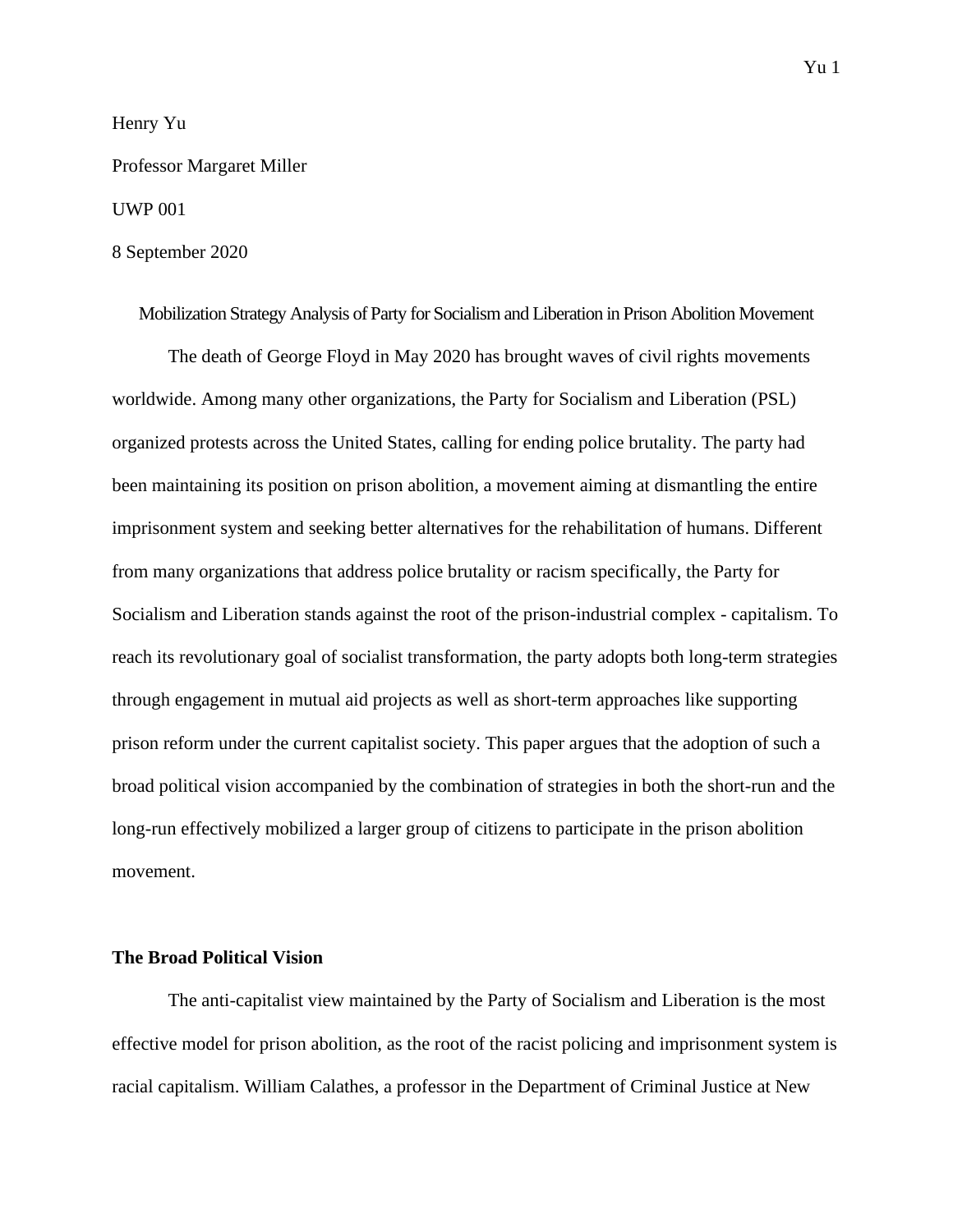Jersey City University, argues that punishment is a "social control weapon" for domination, which reveals the "inherently exploitative paradigm of racial capitalism" (442). Therefore, dismantling the capitalist social structure can eradicate such domination along with the prisonindustrial complex. Eleanor Ommani, a retired high school teacher in New York City and a supporter of the Party for Socialism and Liberation, also stressed the capitalist nature of the prison system during an interview. She said, "under capitalism, the role of the police is to defend capital and its institutions … I don't believe you can abolish the prisons under capitalism unless you shake the whole system."

Since capitalism is the root of the problem, any struggle against capitalism can contribute to achieving the goal of a world without prisons. Therefore, besides solving the problem of prisons from its root, the anti-capitalist model also helps engage a more diverse group of people. In fact, a limited political view would undermine the mobilization power of a prison abolishing organization. Angela Davis, a professor emerita at the University of California, Santa Cruz, had been involved in the International Conference on Penal Abolition (ICOPA), a periodical conference on prison abolition where activists and scholars from different continents gather. However, she noted that their discourse focuses only on the conceptual framework of abolition, without the incorporation of racism into the discussion, and the conference itself is highly racially homogeneous. As a result, the conference failed to engage a larger audience. In fact, several black student activists felt alienated at an ICOPA conference (Davis & Rodriguez 214). In contrast, as an anti-capitalist party, the Party for Socialism and Liberation is involved in a variety of struggles ranging from affordable housing, racist police brutality, minimum wage, union rights to imperialist war and environmental destruction ("Apply to Join PSL"). Although some of them does not seem to fit the discourse community of prison abolition directly, they are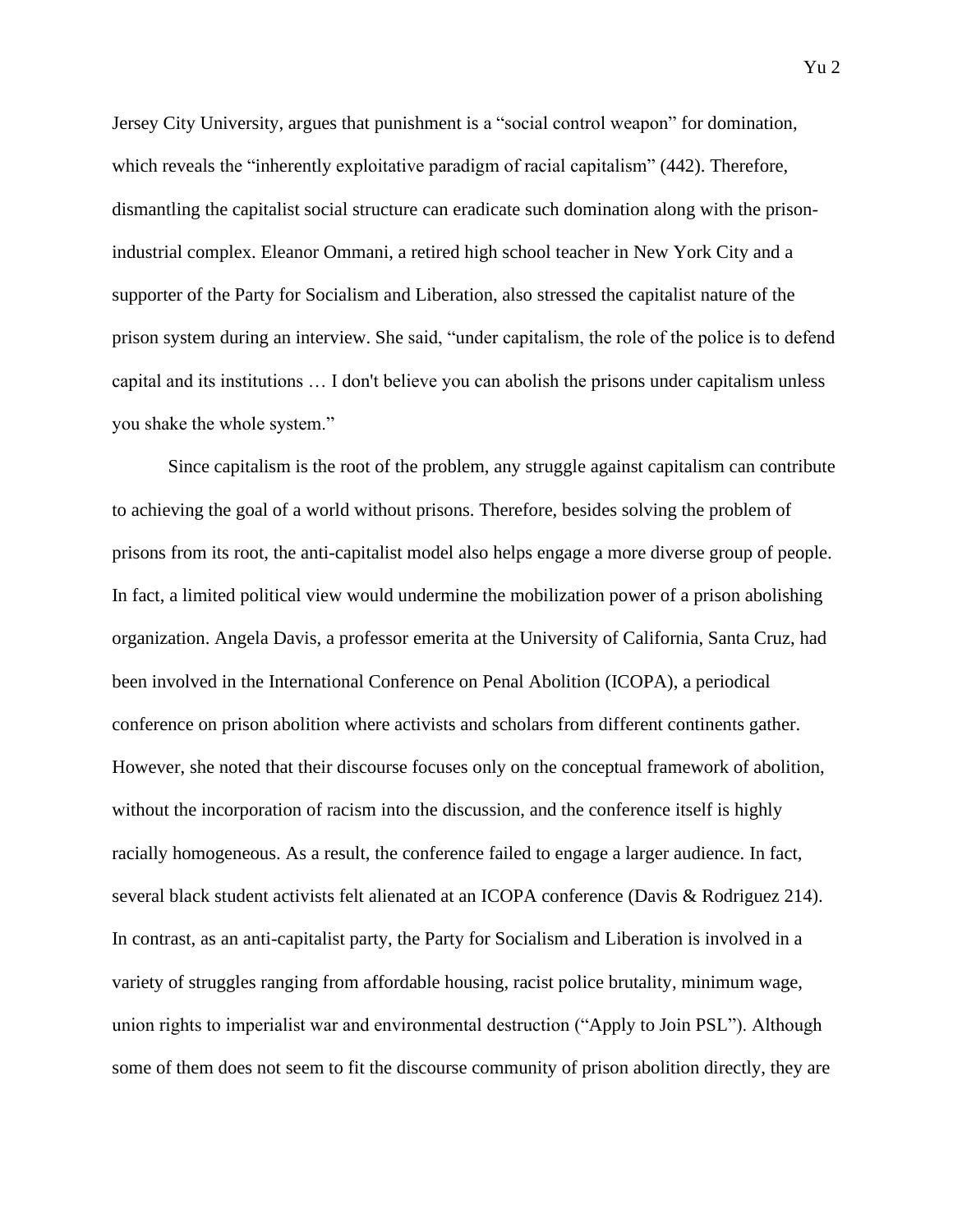all products of capitalism, where the commodification and exploitation of human are core characteristics. The Party for Socialism and Liberation effectively unites all these people who are fighting against different aspects of capitalism together. Such a coalition adds much more power to the prison abolition movement at the same time.



Fig. 1. Workers Create All Wealth. [www.pinterest.com/pin/367184175860540162/](http://www.pinterest.com/pin/367184175860540162/)

To reach and engage such a diverse group of audience to fight against capitalism together, the Party for Socialism and Liberation creates many posters for propaganda. "Workers Create All Wealth" is among many of them on their website and social media (see fig. 1). The main objects depicted on the poster are three farmers carrying baskets full of produce. It conveys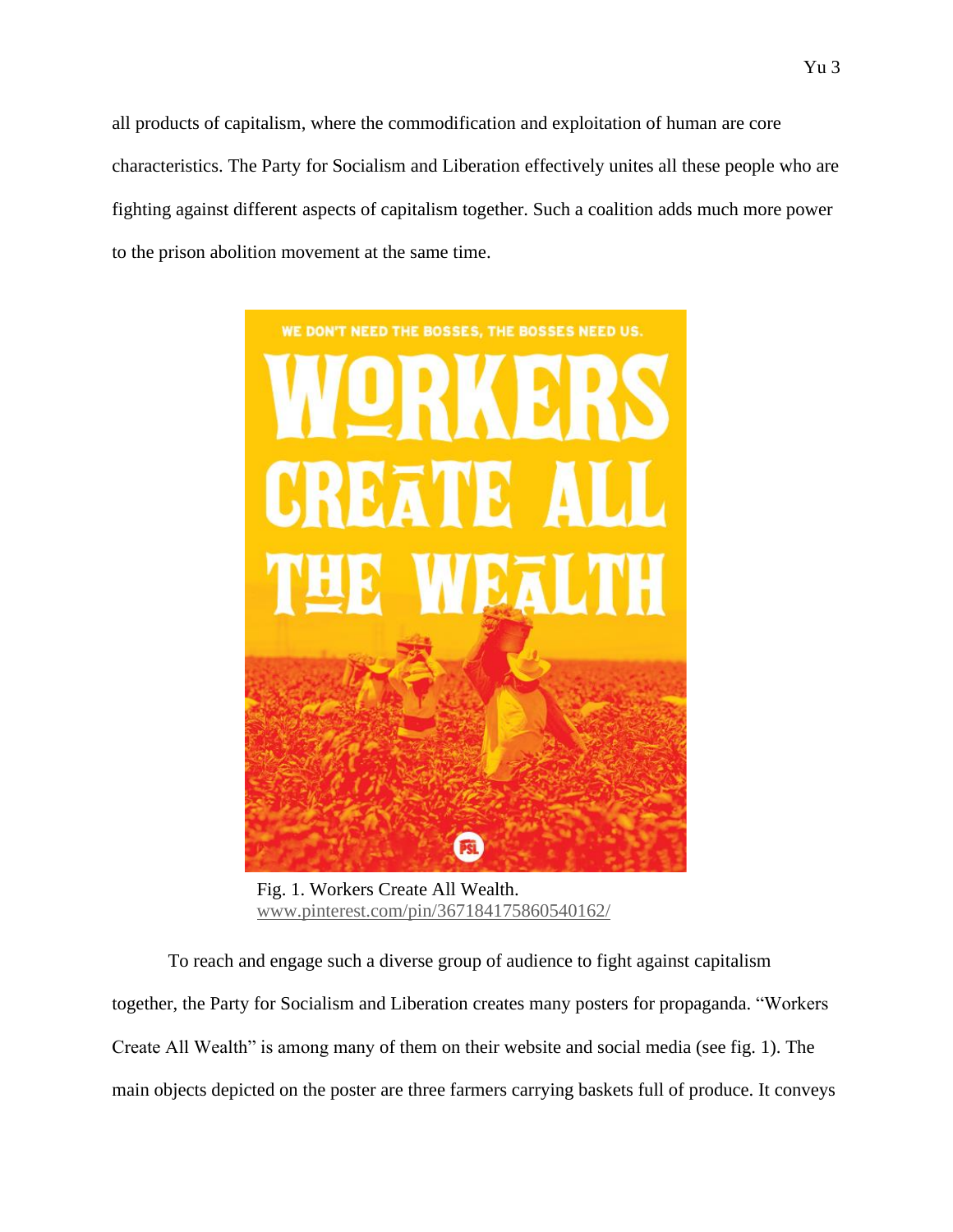how diligent the farmers are and how onerous the work is. The three farmers are representatives of a large group of exploited people of low socioeconomic status who are working hard in various sectors, producing daily necessities, as well as other goods and services, for everyone in the society. The agriculture products inside those baskets are also metaphors for wealth. Without these physical products produced by workers, the wealth of the people of high socioeconomic status is vacuous, if possible. Besides the foreground elements, then glaring yellow and red background colors represents the sunlight under which the farmers are working, which not only indicates that the farmers are working under an extremely hot and dry environment but also implies that the working conditions for all kinds of workers are harsh in general. The small text "we don't need the bosses, the bosses need us" at the top of the poster conveys the idea that the ordinary working people have more power than they think because they are indeed those carrying the "wealth" instead of the privileged who oppress and punish them through policing and imprisonment. In this sentence, the antithesis gives the sentence a strong sense of rhythm, while the first-person pronouns "we" and "us" create a sense of community and solidarity among workers. The connotations embedded in the graphical elements, combined with the inspiring text, made the poster effective in mobilizing all workers to participate in the political movement against the oppressive capitalist system by being a member of the party.

#### **Mutual Aid Projects – The Long Journey**

Accompanied by the anti-capitalist vision and propaganda, participation in mutual aid projects by the Party for Socialism and Liberation is a long-term bottom-up strategy that brings substantial changes towards the goal of prison abolition. In the article "Solidarity Not Charity", Dean Spade, an Associate Professor at Seattle University School of Law, describes mutual aid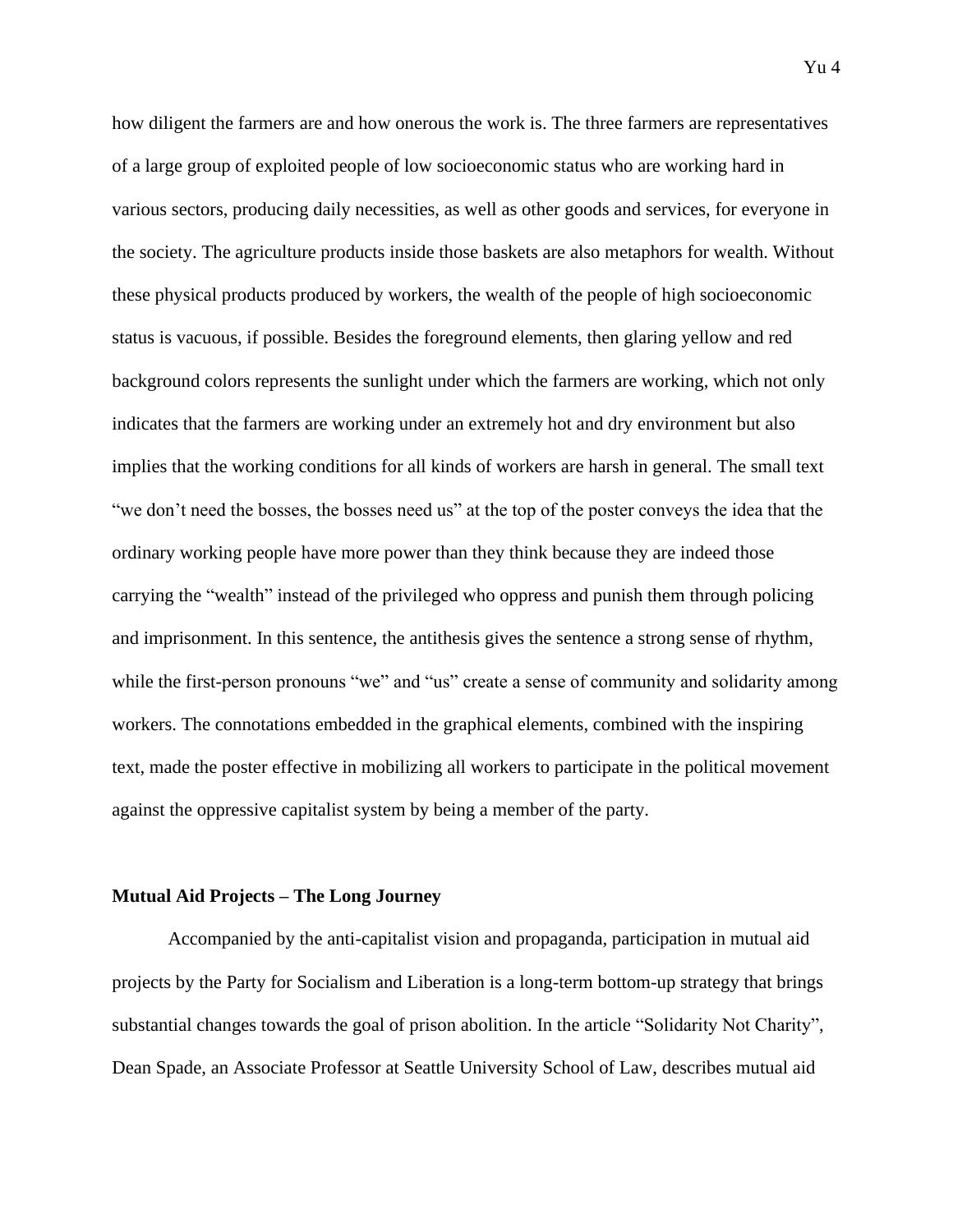projects as one of the most effective approaches towards prison abolition, in which people "take responsibility for caring one another" and build an alternative system for meeting people's need (136). Steven Powers, a member of the Party for Socialism and Liberation, also underscored the importance of such an approach in a similar way. He said, "[Mutual aid] has to be part of a longterm strategy. It has to be part of building a base, building power, building class consciousness, building towards a revolution" (PSL Philly). In fact, after Hurricane Michael stroke Florida in 2018, volunteers affiliated with Party for Socialism and Liberation, coalesced with other leftwing organizations including Socialist Rifle Association and Mutual Aid Disaster Relief, participated in a mutual aid operation. As Faye Ecklar described in his article, these people - "socialists, anarchists, and ordinary concerned citizens" - delivered supplies "including water, food, sanitary items, and tools" to low-income communities hit by the disaster. In contrast, "the police … [were] threatening looters looking for food in a devastated city" and "[the] National Guardsmen [were] fortifying and defending banks". Such a centralized policing system failed to offer support to those in need but enforced more violence in the wake of the crisis. Since the vulnerable can receive care and material relief from a decentralized mutual aid network to help them survive a crisis, they are neither likely to develop anti-social personality nor having incentives to commit crimes. Additionally, as Dean Spade suggests in his article, mutual aid projects breed reciprocity, as helping people manage their needs daily brings in more people to take care of the community at large (131). Psychological research also reconciles the effectiveness of such a "norm of reciprocity". Todd Rogers, Noah J. Goldstein, and Craig R. Fox review several psychological studies on social mobilization and summarize that "providing people with unconditional favors, gifts, or other-benefiting sacrifices can make people feel obliged to repay these gestures through participation in social mobilization activities" (360). This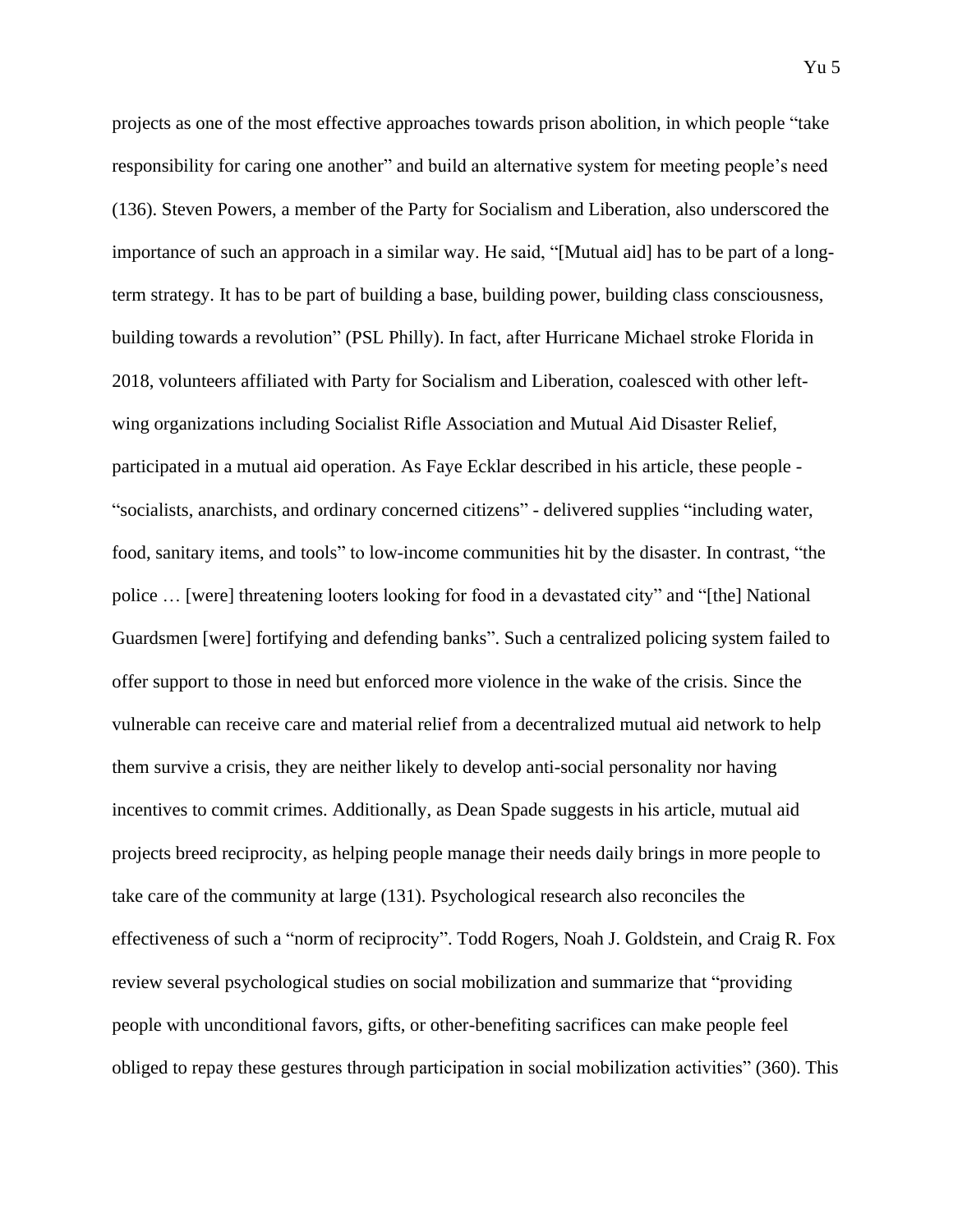aligns with the participation in mutual aid projects by the Party for Socialism and Liberation in helping build a mutual care network. As it grows gradually, our community is becoming safer without the need for police and prisons.

However, it is admitted that mutual aid projects might not be the focus of the party that is involved in a variety of struggles at this time. Only one branch of the party based in Philadelphia is actively participating and organizing such projects (PSL Philly). If other branches of the party across the United States could also involve in mutual aid projects, the decentralized mutual aid system would be much more powerful.

### **Calling for Prison Reform – The Short-term Compromise**

While the participation in mutual aid projects is part of the long-term strategy towards prison abolition, supporting prison reform under the existing capitalist society serves as a shortterm strategy employed by the Party for Socialism and Liberation to bring in more people who are currently suffering from the prison-industrial complex. In fact, embracing prison reform is controversial among prison abolitionists as prison reformists try to improve the current imprisonment system instead of eliminating it. Among some prison abolitionists, Angela Davis argues that supporting prison reform may undermine the prison abolition process, as the emphasis of the political discourse will be "given away to proposals for prison reform", marginalizing the debate on abolition (20). However, the concept of prison is such an ingrained part of the public's common sense that changing this ideology of the general population is a long haul. More importantly, propaganda that only focuses on stripping such ideology through educating the public can hardly bring immediate benefits to the people currently suffering from systematic torture. As a result, people currently in crisis are less likely to engage with an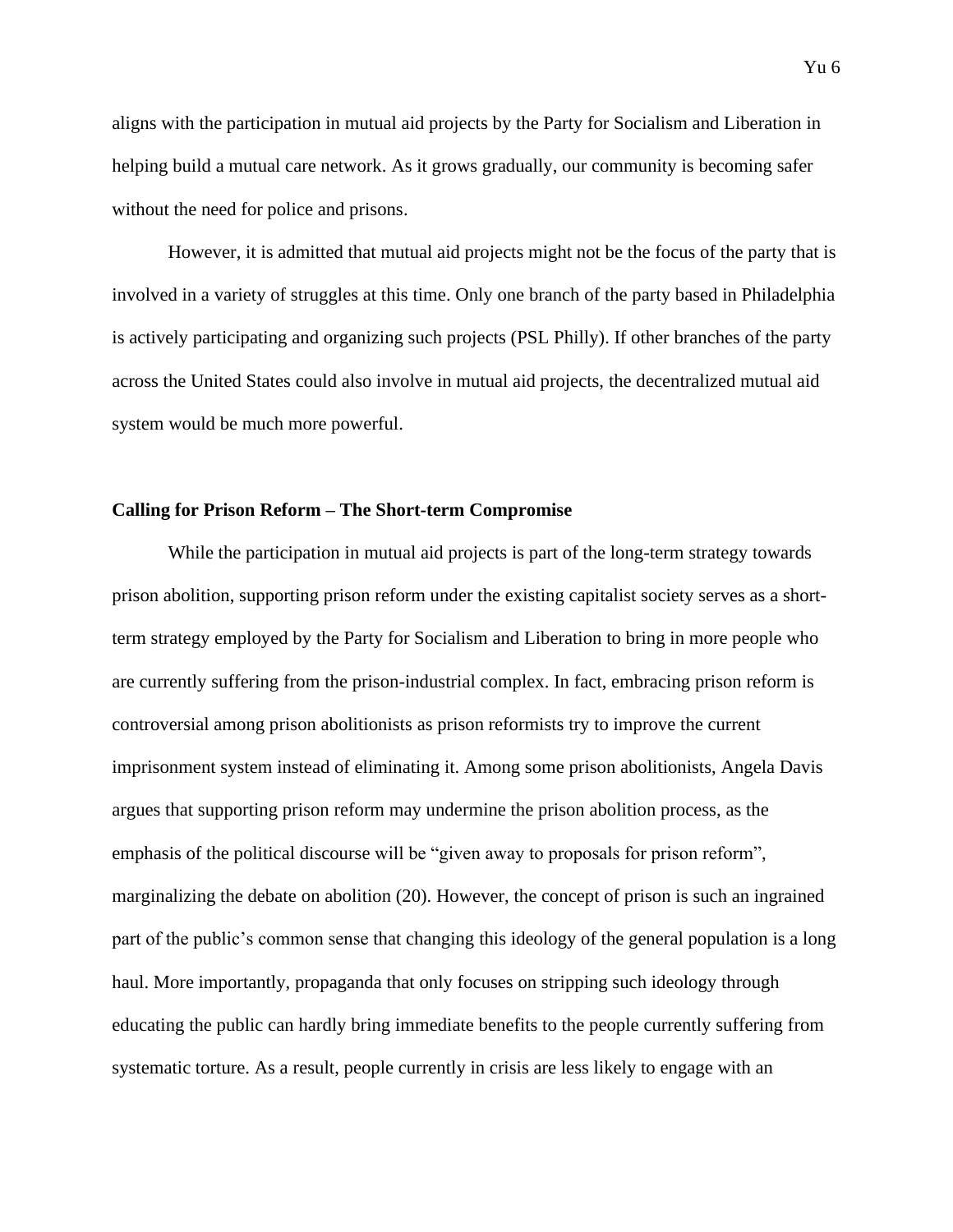organization that only adopts a long-term revolutionary approach. The Party for Socialism and Liberation, though aware of and supportive of prison abolition, does also rely on reform strategies in the short term, including supporting "the end of qualified immunity for officers", "repeal of federal programs that send military equipment to local police", and "any reform that alleviates the suffering of prisoners". Although it is admitted that prison reforms will not bring substantial changes to the structure of the prison-industrial complex, reforms do "put up roadblocks" on the capitalist state's way of repression, thus easing the survival the vulnerable population practically ("How Will the Police Be Abolished? A Marxist Perspective"). Through such a strategy, people under oppression are more willing to join the organization, requesting reforms and later the abolition of police and imprisonment.

### **Conclusion**

Prison abolition is a cultural process that requires a huge amount of social mobilization. The Party for Socialism and Liberation is actively making its own contribution to the abolitionist community. The party takes a broad political vision to dismantle the prison-industrial complex by shaking the root of it through a variety of anti-capitalist struggles, in which a more diverse group of people are engaged. Creating inspiring posters strategically aids its propaganda on social media to reach such a diverse audience. Besides the wide political view and effective propaganda, the Party for Socialism and Liberation took both long-term and short-term strategies simultaneously to maximize its mobilization power. Through participating in mutual aid projects, the party is gradually building a decentralized system for satisfying people's needs without government agencies, thus keeping the community safe without using punishment. In the meanwhile, the short-term strategy of standing along with prison reformists brings in more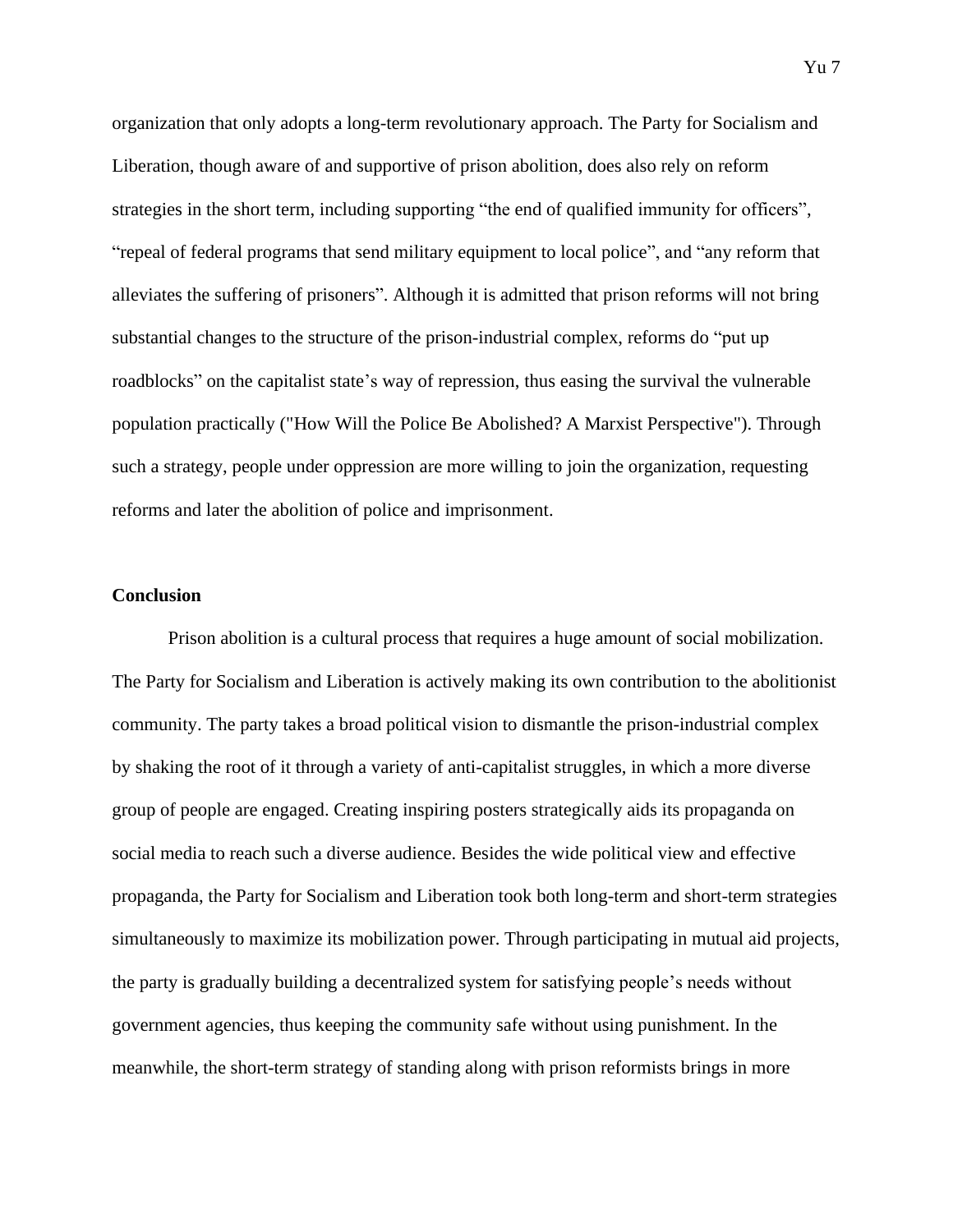people who need immediate relief from the systematic torture of policing and imprisonment. If the Party for Socialism and Liberation could adopt mutual aid strategy at a national scale, it will inject more power to the prison abolition movement, and a world without prisons will no longer be considered a utopian ideal but a future.